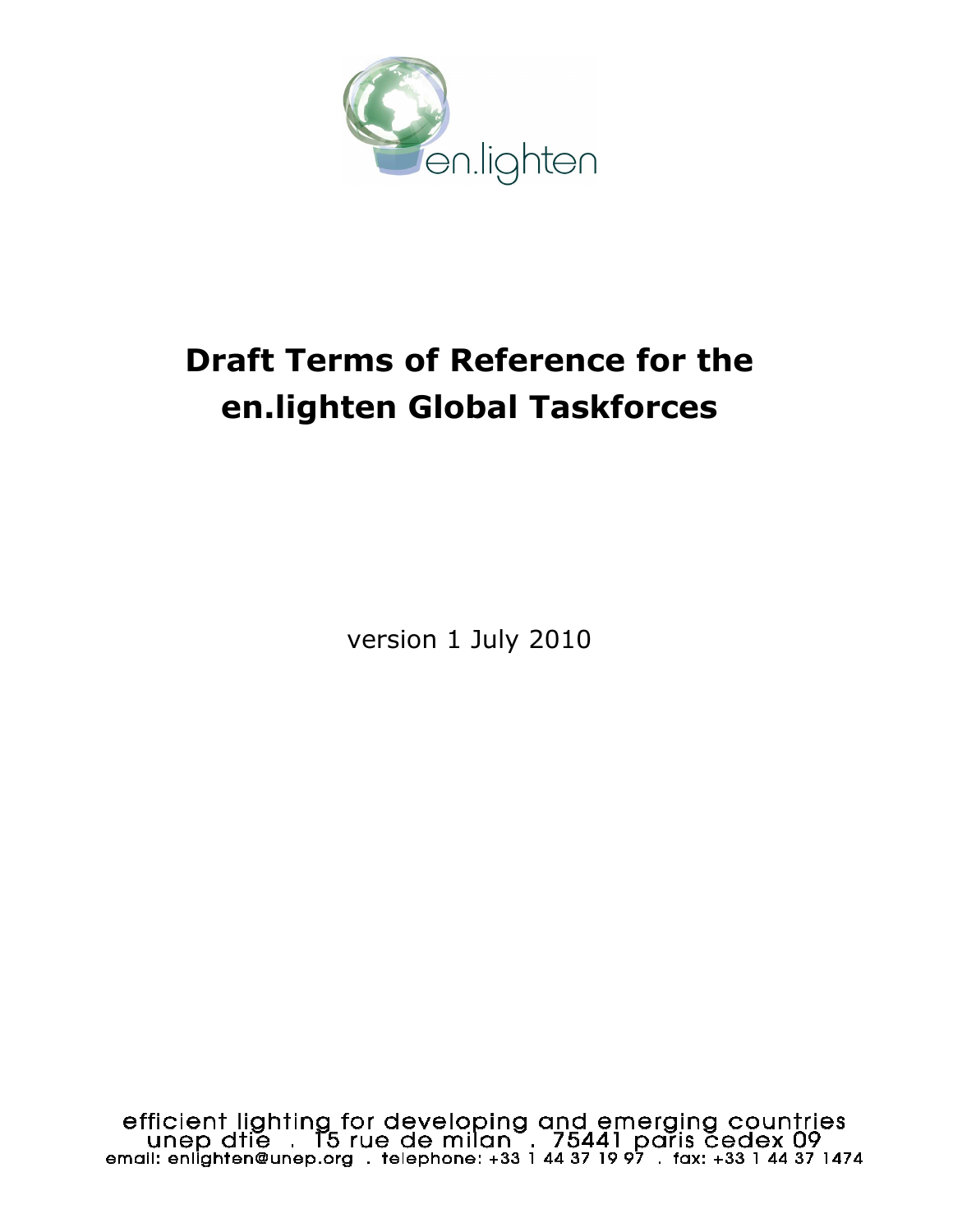#### **Table of contents**

Introduction –--------------------------------------------------- Page 3

Task Force on Country Lighting Assessments, Market Data and Analysis (CLA) –------------------------------------------------ Page 5

Task Force on Product Quality, Monitoring, Verification and Enforcement (PQ MVE) –--------------------------------------- Page 7

Task Force on Policy, Regulation and Voluntary Initiatives (PRIV) -- ---------------------------------------------------------------– Page 10

Task Force on Standards, Labels and Technology Evolution (TESL) –----------------------------------------------------------------Page 12

Task Force on Consumer, Environmental Protection and Recycling (CEP) –-------------------------------------------------------- Page 14

Task Force on Off Grid Lighting (OGL) –--------------------- Page 17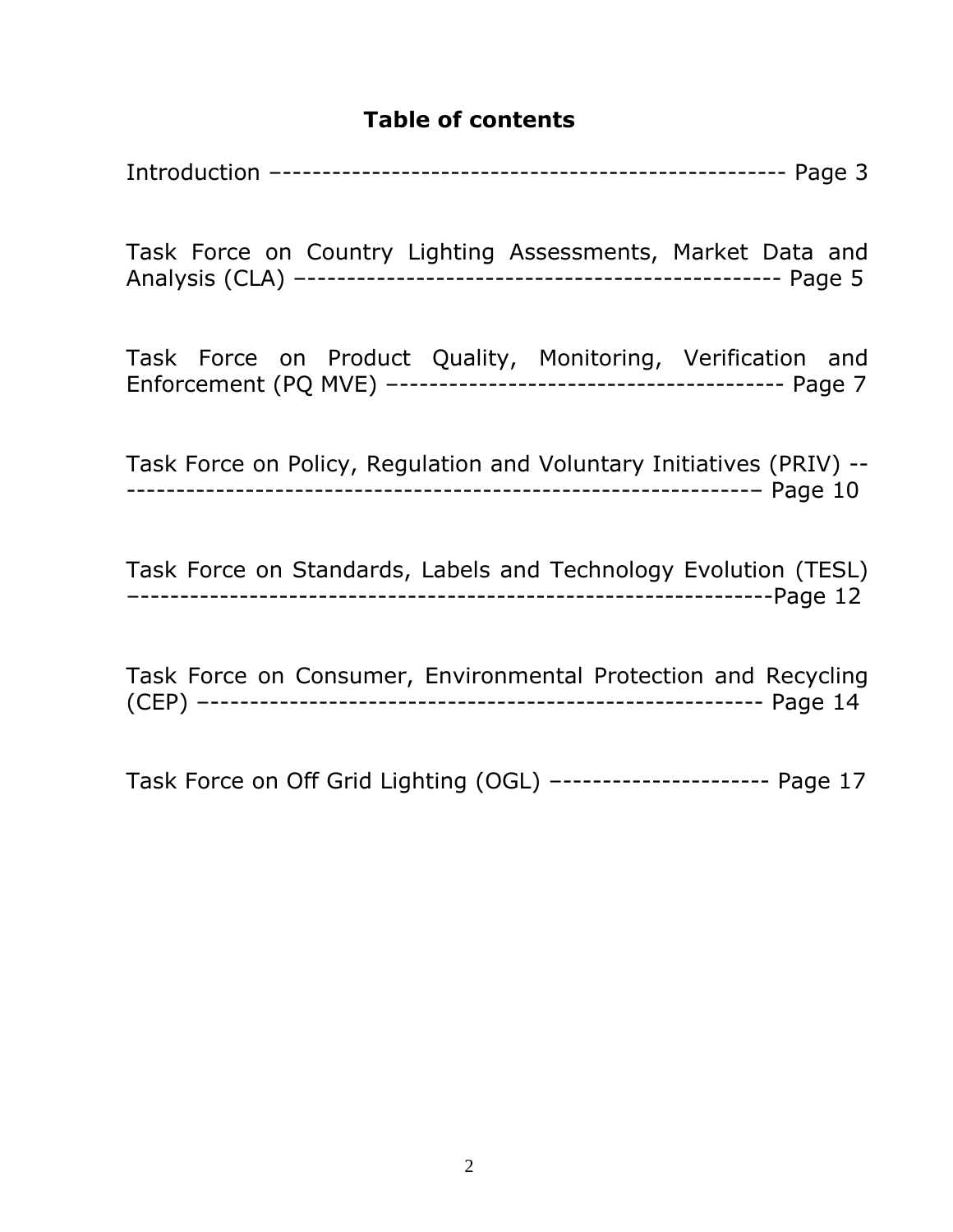## **Introduction**

In 2009 the GEF Secretariat approved the UNEP *Global Market Transformation for Efficient Lighting Project,* known as the en.lighten initiative or *Efficient Lighting for Emerging and Developing Countries*. The GEF tasked UNEP to lead this initiative with the aim of becoming an umbrella effort to promote efficient lighting worldwide.

The main goal of the initiative is to transform the market to efficient lighting through the achievement of three inter-related objectives: (1) to promote high performance, energy efficient lighting technologies; (2) to phase out inefficient, incandescent lights; and (3) to substitute traditional fuel-based lighting with modern, efficient alternatives with consideration for mercury free alternatives.

The initiative will serve as a platform to build synergy among stakeholders, share knowledge and information, create policy and regulatory frameworks, address technical and quality issues, assist public and private entities for the establishment of efficient partnerships and support country programs.

A key element in the structure which has been set up to administer this project is a network of Centres of Excellence. The Centre of Excellence is composed of independent stand alone organisations capable of delivering selected technical and policy related competences in support of the initiative's goals and objectives. The organisations selected to participate in this network are required to:

- Efficiently and effectively participate and contribute in the day to day management of a Task Force (TF) with:
	- o A specific agenda and objectives
	- o Set deliverables and work plan
	- o Pre-agreed timelines for delivery of objectives
- Be well networked in their field of expertise to the extent that they are capable of assembling other global experts to participate and deliver on objectives set by the Project Management Team (PMT)
	- o Have access to independent experts in the area of competence indicated by the PMT
- If required, to supervise strategy, policies, knowledge management, best practice diffusion, quality and harmonization initiatives.

The TF's will be supported by a dedicated staff member from the *en.lighten* PMT. The en.lighten staff member will be responsible for the following tasks to enable the smooth running of the TF:

- Coordinating meetings (agreeing location or conf call details)
- Setting the agenda (in cooperation with the TF Chair and members)
- Minute taking and responsibility for follow up actions (personal and group)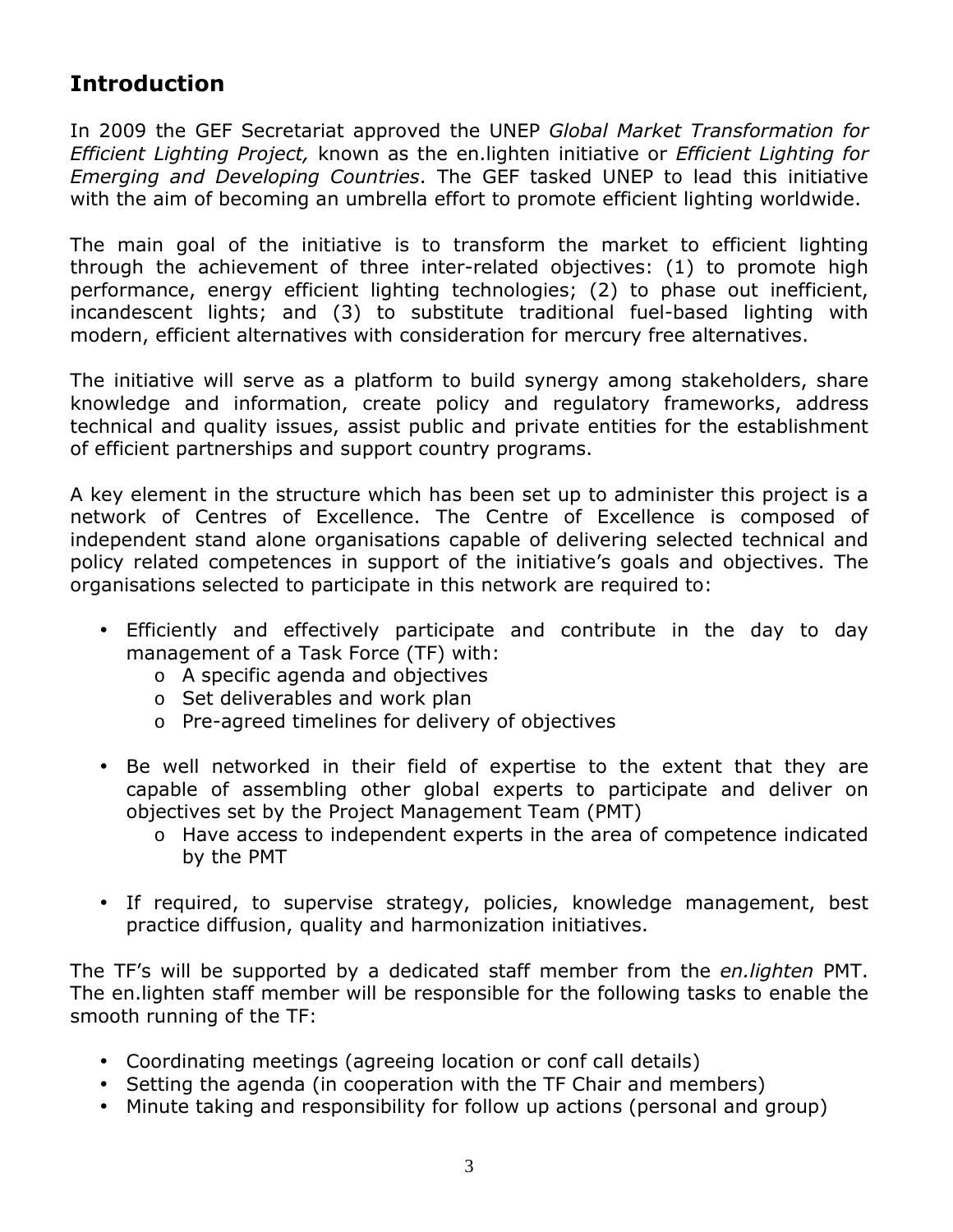- Provide a link with the Project Management Team to facilitate exchange of critical information between TF and the PMT.
- Development of targeted research and reports as mandated by the TF.

The TF members will be required to:

- Select a TF Chair and to confirm the permanent members of the Task Force at the kick off meeting.
- Quickly familiarise themselves with the TF discussion document and plot a course towards the achievement of the TF objectives.
- Select an appropriate modus operandi deciding where and how often face to face meetings or conference calls should be held.

The TF Chair may from time to time be required to report on the progress of the Task Force to the PMT.

The following TF's are expected to be set up:

- 1. Lighting Assessments, Market Data & Analysis
- 2. Product Quality, Testing and Enforcement
- 3. Policy, Regulation and Voluntary Initiatives
- 4. Standards, Labels and Technology Evolution
- 5. Consumer, Environmental Protection and Recycling
- 6. Off Grid Lighting

Please refer to sections below for details of the different TF's key goals and mandates.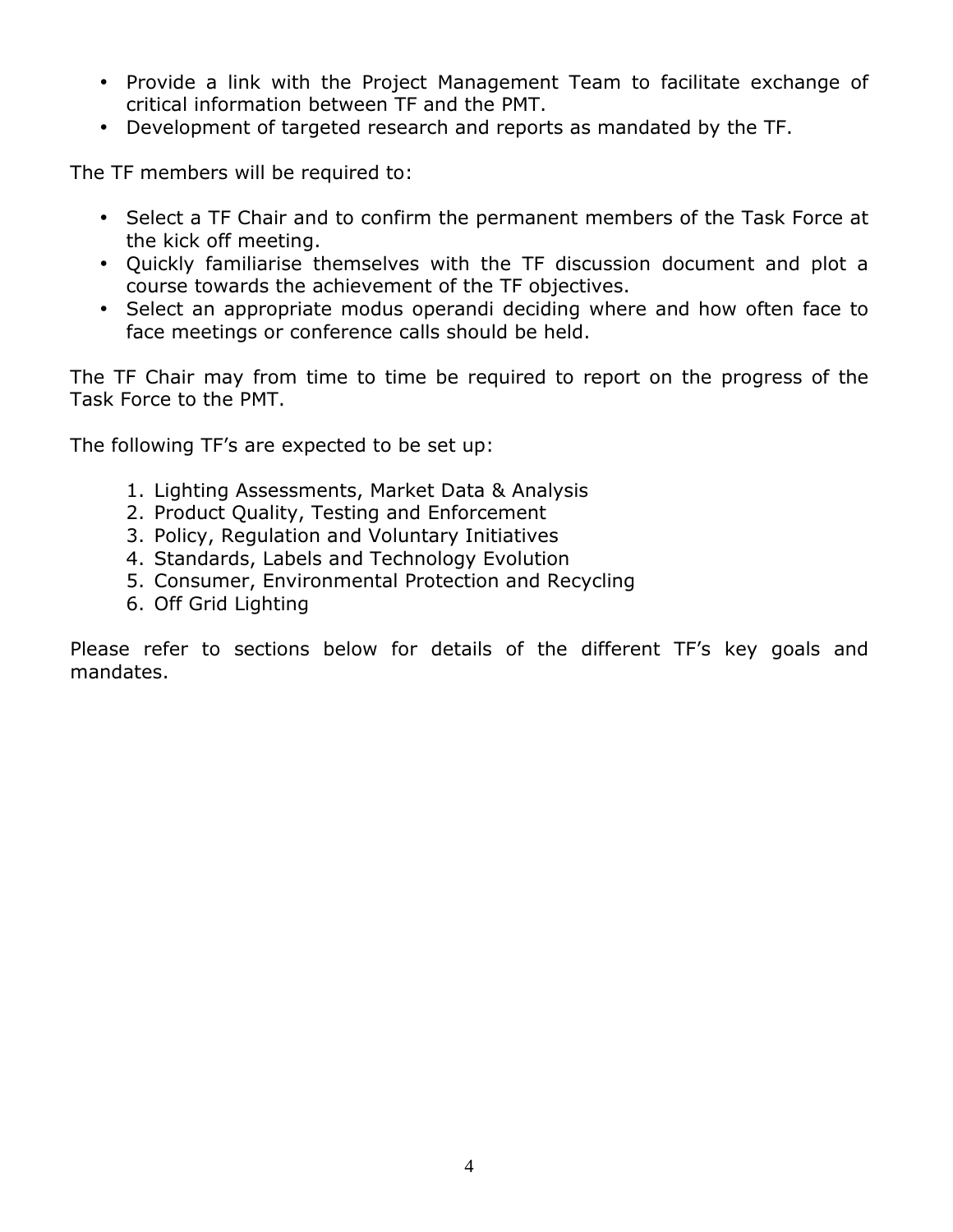## **1. Task Force on Country Lighting Assessments, Market Data and Analysis (CLA)**

The rationale behind the en.lighten *Country Lighting Assessments* (CLA) is to provide an opportunity to demonstrate "low hanging fruits" i.e. energy saving appeal of efficient lighting in individual countries and globally. In addition the CLA will serve to generate commitment towards engaging in national or regional market transformation activities. The CLA will also serve to motivate countries into "signing in" to the en.lighten initiative in order to promote efficient lighting. The en.lighten initiative will facilitate support to signatory countries through technical cooperation or facilitation of support using other relevant initiatives, institutions and platforms.

The en.lighten CLA will review country lighting markets to identify key components, such as:

- Energy and CO2 footprint
- Technology mix of the installed base
- Review of the status quo regarding lighting related standards and other initiatives (such as efficient lighting programs)
- An estimation of the energy, CO2 and financial savings associated with a move to efficient lighting
- Provision of practical recommendations

It is foreseen that countries that will be invited to participate in a high level event in COP-16 (Mexico, December 2010). Interest generated through this event and further contacts with interested countries will serve to develop in depth assessments in selected countries. Such an approach may assist in leading to the phase out of ILs and the emergence of a global lighting approach in order to reduce GHG emissions.

The task force will formulate and implement a CLA strategy as follows:

- a. *Establishment of a Common CLA methodology* It is important that findings from various countries are easily able to be compared and contrasted to highlight and perhaps provide an internal ranking to quickly indicate the most interesting opportunities for savings in lighting. The methodology outlined below is taken from the *International Protocol for Measures and Verification Project (MVP)<sup>1</sup>* guidelines and provides an example of the steps to be followed:
	- Gather relevant energy and operating (installed base technology mix) data from the base year and record it in a way that can be accessed in the future.

 $\overline{a}$ <sup>1</sup> MEASUREMENT, REPORTING AND VERIFICATION IN A POST-2012 CLIMATE AGREEMENT http://www.pewclimate.org/docUploads/mrvreport.pdf & http://www.nrel.gov/docs/fy02osti/31505.pdf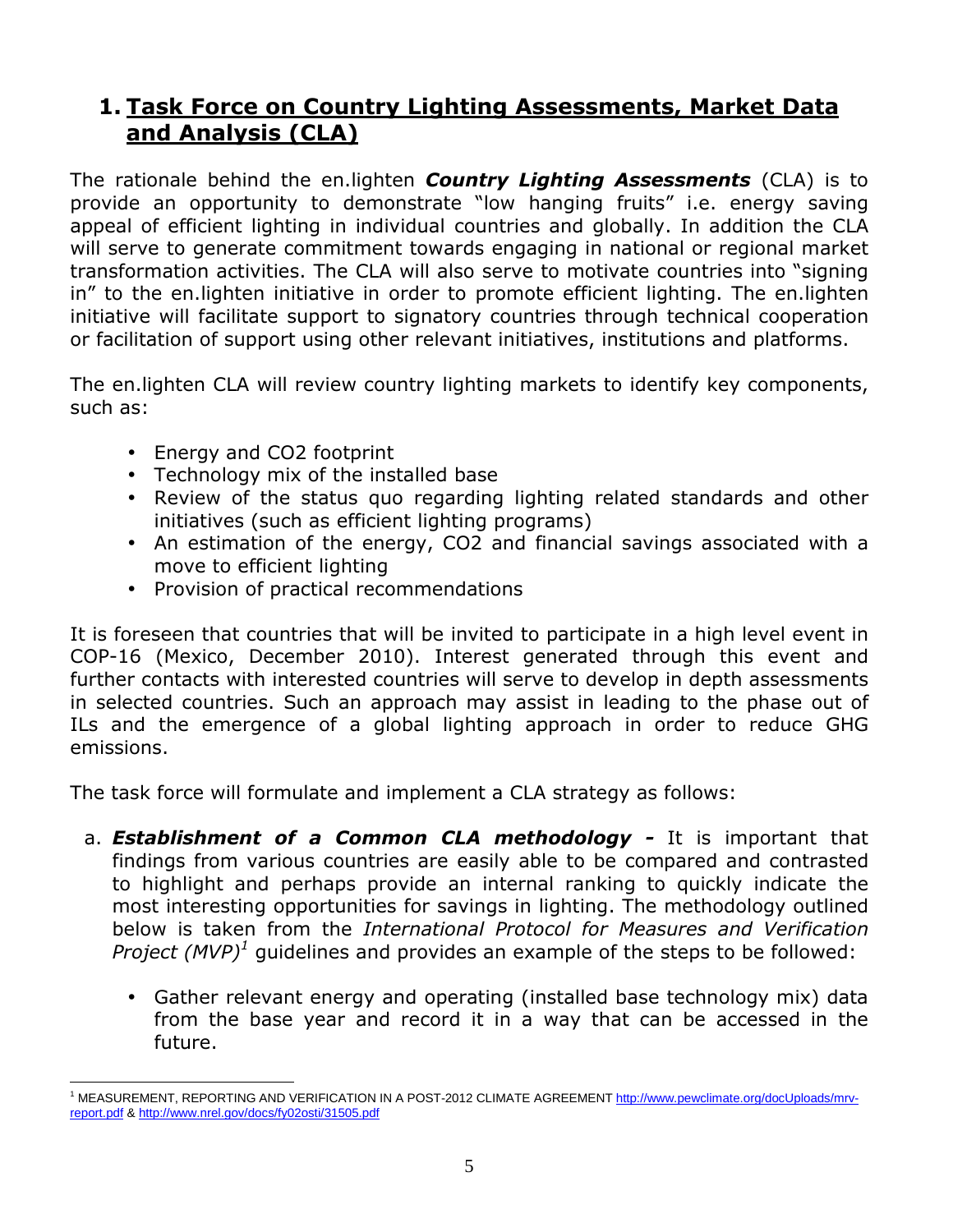- Design the energy savings program including documentation of both the design intent and methods to be used for demonstrating achievement of the design intent.
- Prepare a Measurement and a Verification (M&V) Plan.
- Gather energy and operating data from the post-retrofit period, consistent with that of the base year and as defined in the M&V Plan.
- Compute and report savings in accordance with the M&V Plan.
- b. *Develop criteria to select pilot countries* Specific criteria will need to be developed for participating countries that will act as screening criteria to determine which countries will formally participate in the project.

As part of the market data and analysis tasks the task force should constantly monitor the global lighting market in order to identify approximate market share evolution by:

- On and off-grid split in terms of absolute lighting market share
- Split per technology type
- Energy consumption per lighting application
- Etc.

Expected outcomes of this TF may include the following:

- Regular market evolution reports in on and off-grid lighting to allow activities/results of the global project and effect of other efficient lighting projects to be tracked.
- Agreed and implemented methodology for country lighting assessments.
- Supervise the results of the country lighting assessments.
- Agree on criteria for the selection of pilot countries
- Supervise the development of in depth assessments for countries that sign in to en.lighten principles and goals.
- Others to be identified.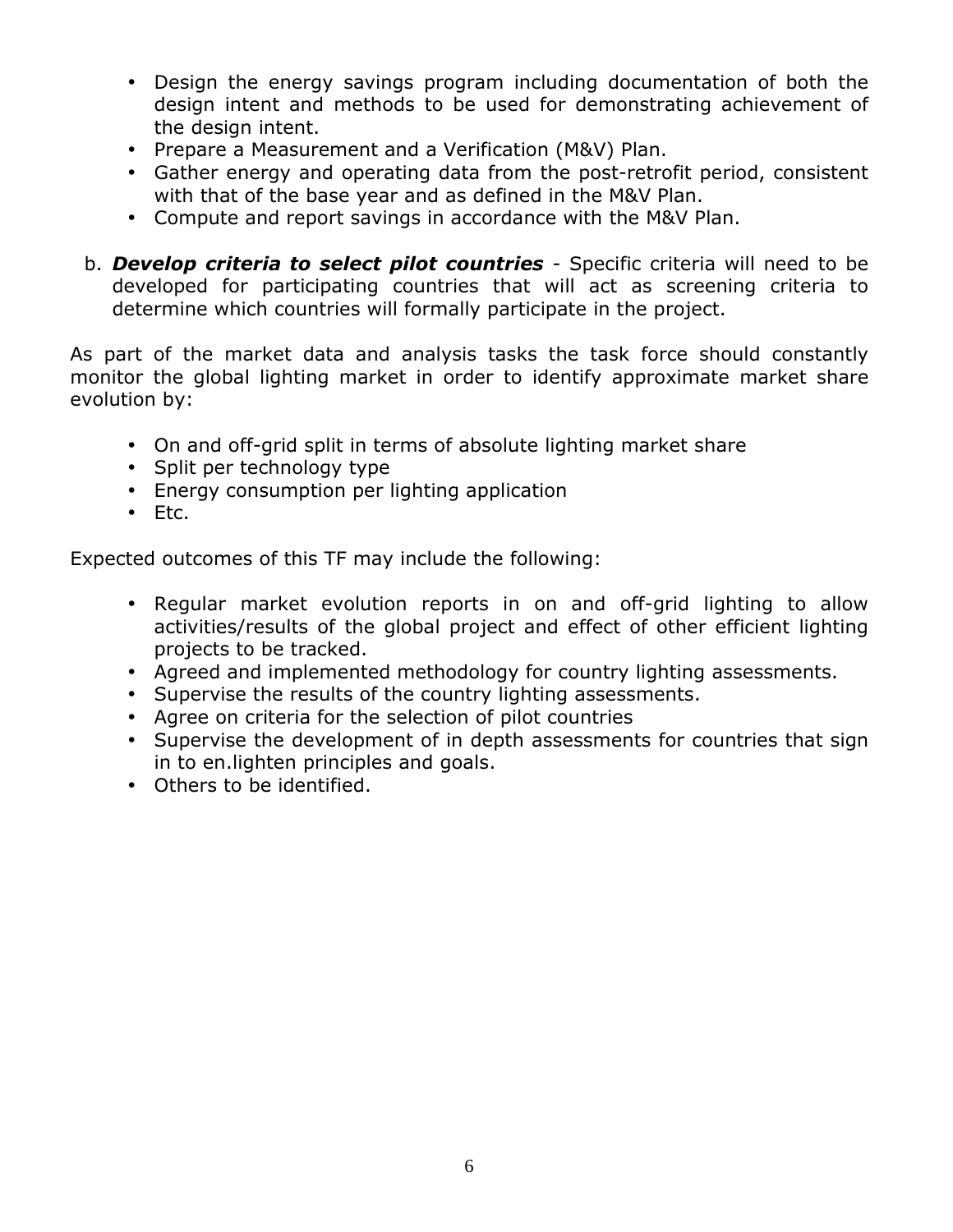## **2. Task Force on Product Quality, Monitoring, Verification and Enforcement (PQ MVE)**

Despite many efforts to improve compliance with standards and labels and various examples of better practice in many countries, non-compliance continues to be a major factor limiting the effectiveness of energy efficiency programs in achieving energy consumption, efficiency and related environmental and health goals.

Many international organizations and industries have long recognized this problem and recently warned that policy objectives will be undermined by energy measurement standards that fail to reflect actual energy use or provide a true enduse efficiency ranking of equipment. In fact indicative levels of non-compliance are approximately 25% for appliance programmes such as lighting.

The increasing focus on CFLs has significantly accelerated the global demand for the lamps. Worldwide CFL production has increased six-fold in the last decade, from 500 million lamps in 2000 to more than 3 billion lamps in 2008. This is expected to accelerate, as the phase out of incandescent lamps could boost demand of CFLs to as many as 10 billion units per year.

Countries in Asia particularly and other parts of the world face serious challenges when it comes to adoption of CFLs, including purchase cost, sub-standard quality, a lack of common standards for CFLs, and a lack of consumer awareness about CFL quality. In addition, although CFLs are being sold throughout the world, the lack of a common standard makes it difficult for data sharing across the region, or establishment of a regional testing program.

Since CFLs are being promoted as a direct replacement for incandescent lamps, CFLs that do not outperform incandescent lamps can result in serious consumer dissatisfaction with the product category as a whole. Thus, the terms "low-quality," "lower-quality," "sub-standard," "poor," or "shoddy" are now being used by experts, program managers, and regulators to describe the poor-performing CFLs that are being produced in large quantities and sold in many markets around the globe. $<sup>2</sup>$ </sup>

Research has shown that considerable energy and greenhouse gas savings could be achieved through implementation of the following measures:

- The integration of **compliance and evaluation procedures** into the design of new policies and measures from the outset;
- Harmonisation of appropriate legal and institutional infrastructures for ensuring compliance with energy efficiency requirements;
- Transparent and fair procedures for assessing compliance, including specification of the methods, frequency and scope of monitoring activities,;

 $\overline{a}$ 

<sup>&</sup>lt;sup>2</sup> Testing for Quality – Benchmarking Energy Saving Lamps in Asia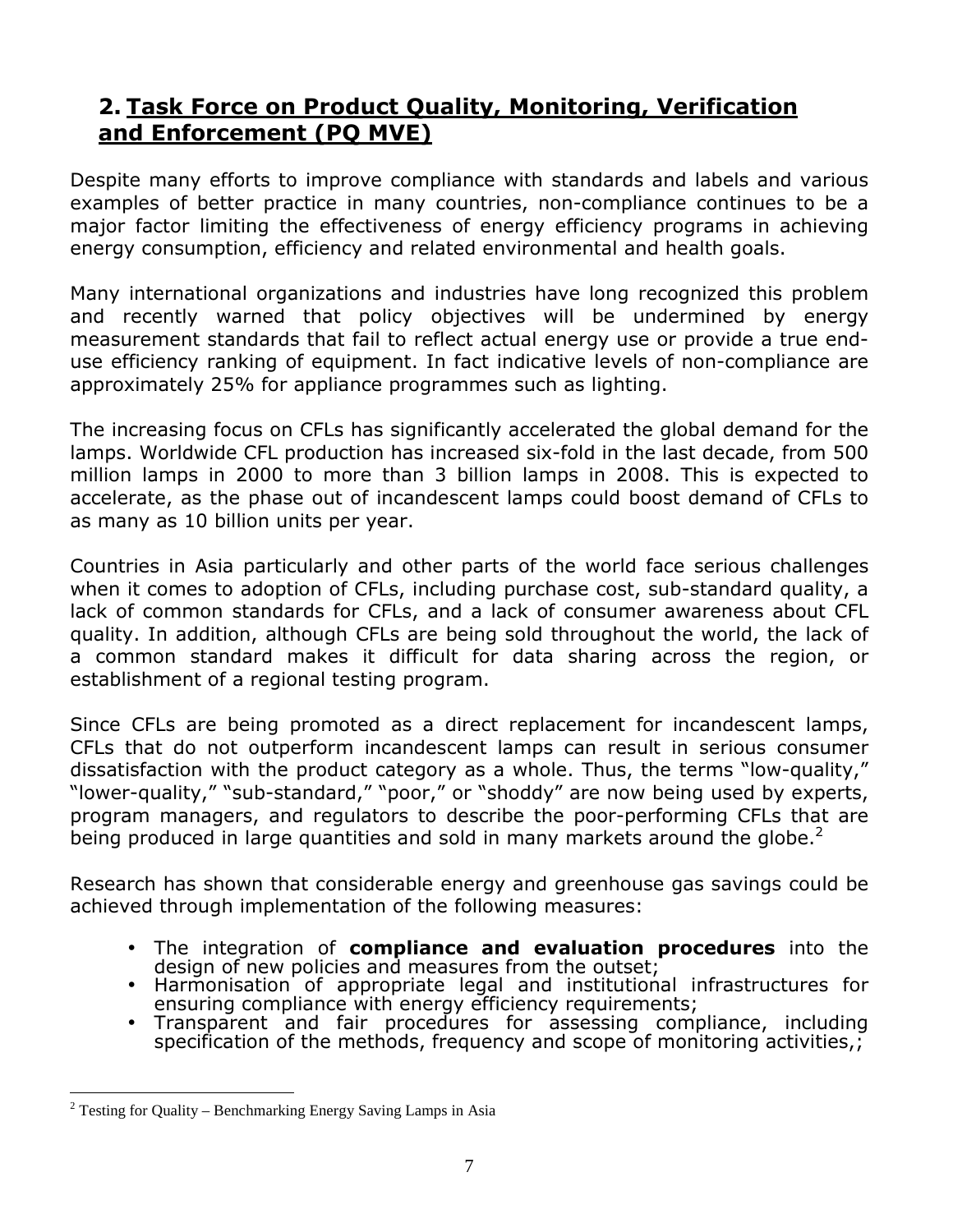- Regular and public reporting of monitoring activities, including instances of non-compliance;
- Punitive actions for non compliance to enable robust enforcement commensurate with the scale of non-compliance and the value of lost energy savings;
- A robust system for evaluating policy and program success;
- Regional and/or international cooperation/harmonisation on compliance to maximize the effectiveness of limited resources as well as leverage the benefits of compliance activities.

Against this background the **Product Quality, Monitoring, Verification and Enforcement** TF will be required to consider the following tasks and objectives to be further refined:

- The value of a robust, harmonized set of 'territory based' quality and testing standards for regions of the globe cannot be understated. With such a mechanism, well-performing products could be identified independently, allowing purchasers to select products based on value (price) while being assured of at least a minimum level of performance.
	- o Collect information, analyze and benchmark international actions on 'lighting system':
		- Quality and performance (Qualiper, IEA, Citadel, other EU/US/ASIA projects, EuP/Energy Star/Asia Lighting Compact etc...)
		- Testing & certification programs
	- o Formulate a Road Map:
		- Outlining barriers to the harmonisation of quality, performance and testing standards
		- Making recommendations required to move towards the adoption of territory based or global quality standards
- Compare and benchmark the methods and the obtained results and highlight best practice examples to be included in the Road Map and Policy Tool Kit.
- Make recommendations for countries on how best to protect their markets from low or bad quality products specifically.
	- o How to improve information sharing exchange mechanisms regional agreement on a common test procedure, a data-sharing plan, and ways to mutually recognize test results for standards and enforcement agencies.
	- o Supervision of raw materials, shipping and distribution
	- o Recommendations for training local ministries/departments to strengthen stakeholders responsible for oversight
	- o Recommendation to strengthen enforcement of quality supervision through penalties for non compliance or profiling in local media - A number of countries need technical assistance in setting up the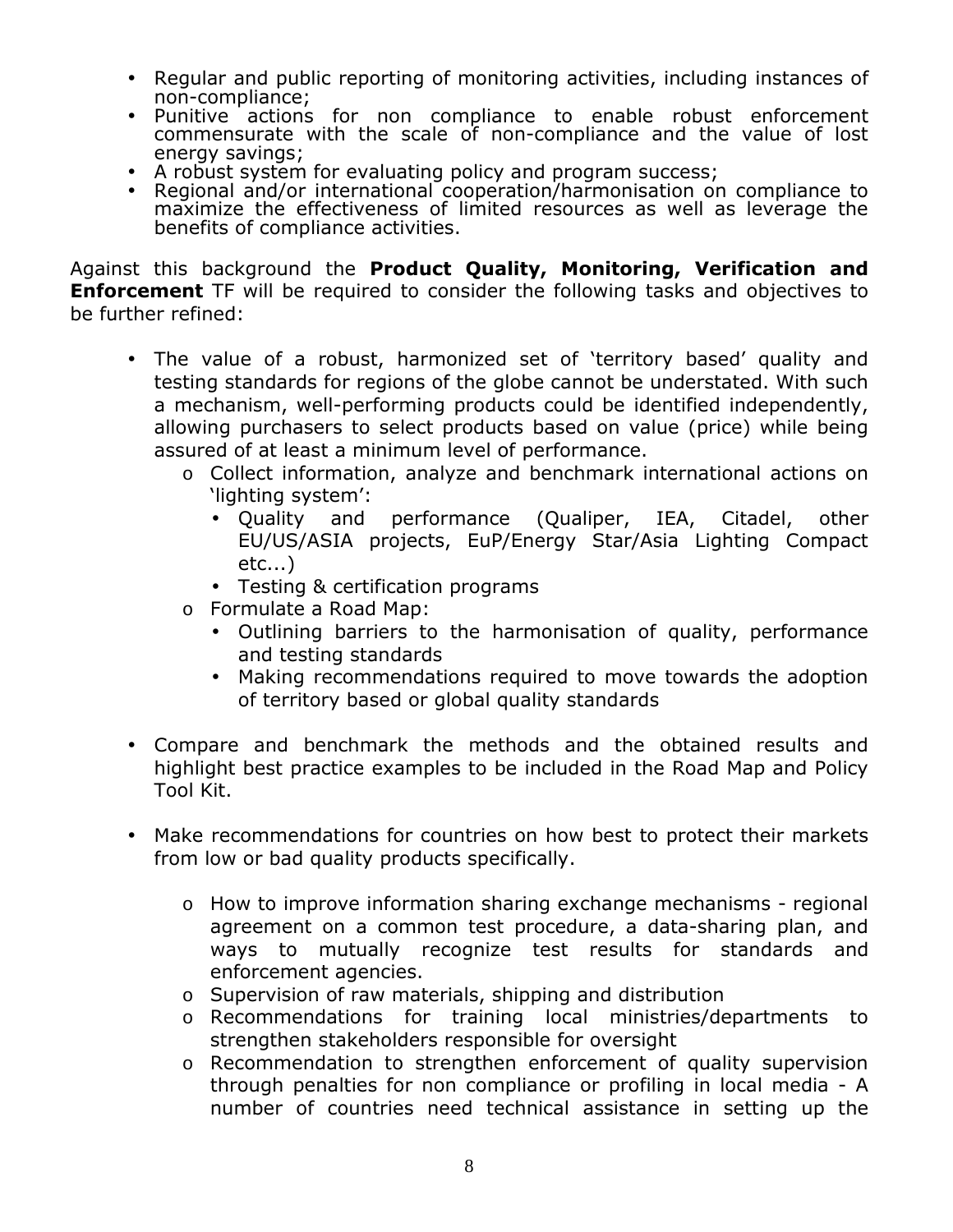infrastructure (testing facility, development of standards, training of laboratory personnel, etc.) to certify the performance of CFLs to a common, regional level, as well as in recycling CFLs and dealing with end-of-life issues, including mercury content and safe lamp disposal.

- o Government agencies, the private sector (including manufacturers and retailers of CFLs), and non-governmental organizations (NGOs) in the region should be incentivised by the TF recommendations to take concrete actions to increase user awareness of high-quality CFL and other energy saving products and ways to identify them, and support independent actions.
- Provide recommendations on Monitoring, Verification & Enforcement policy to interested countries and regions.

Expected outcome of the TF:

- An 'online' database of international actions/know how on quality performance and testing of lighting products.
- A position paper which clearly defines barriers to harmonisation in this area to be avoided
- A position paper which clearly highlights recommendations on regional or global harmonisation of product quality, performance, testing standards indicating examples of best practice in a variety of regions.
- Participating country guideline on how best to safeguard local markets from low or bad quality products.
- Guidelines on monitoring, verification and evaluation that could serve for standard makers, funding programs, market surveillance authorities in the future, to be included in the Road Map and in future guidance materials.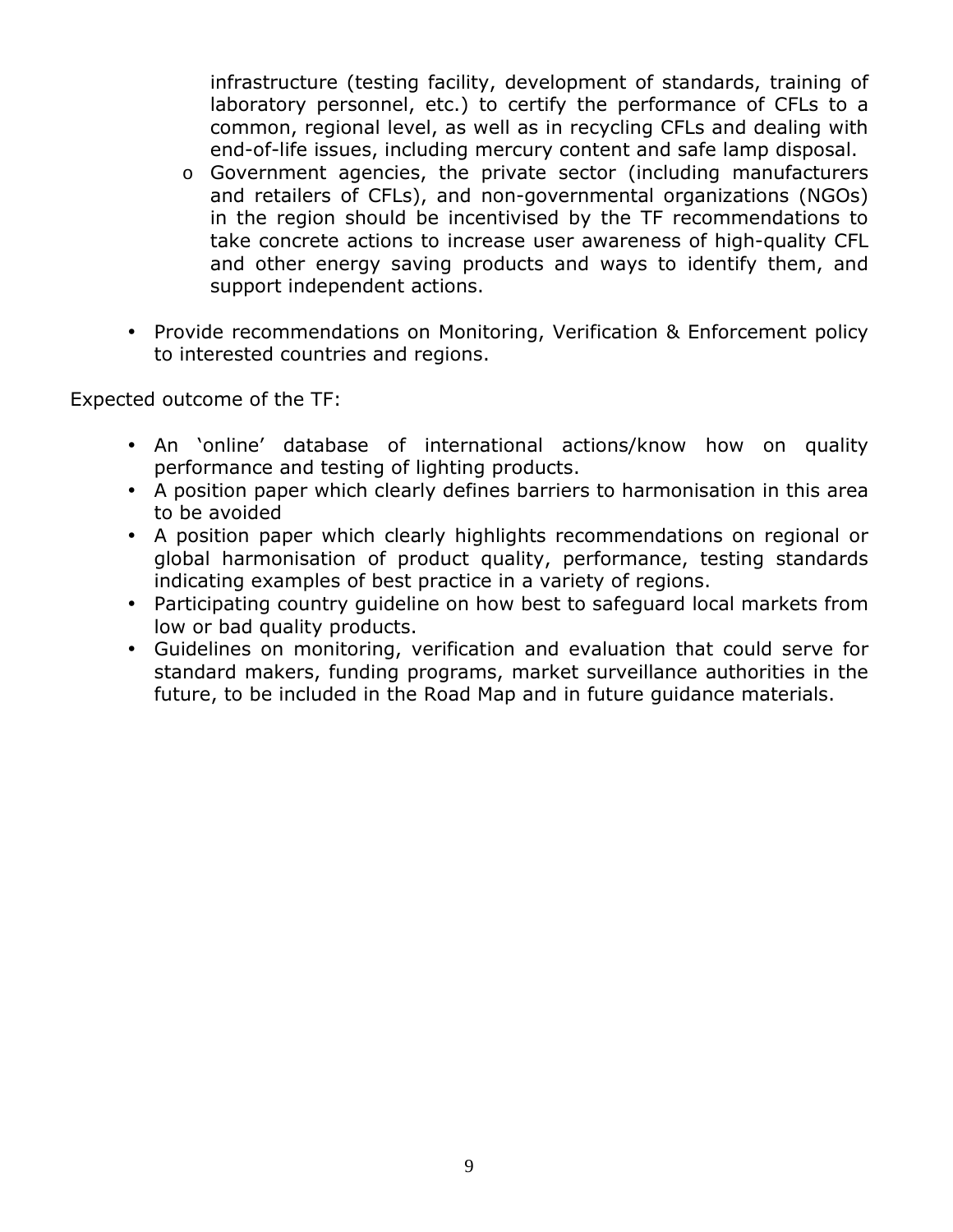## **3. Task Force on Policy, Regulation and Voluntary Initiatives (PRIV)**

One of the key aims of the en.lighten initiative is to define a regulatory policy roadmap which is based on reviews of existing and planned strategies for regulatory phase-out in both developed and developing countries and regions worldwide.

The design of successful policy to transform markets at the lowest possible cost requires time, expertise and commitment of governments and public agencies. Such crucial resources are sometimes lacking in several countries, making any attempt to transform markets risky. To be efficient policy also has to harness the willingness of the private actors to carry on the required improvement. Therefore where policy dialogue is not the norm, broad-based market transformation policies and measures are at risk of being rejected by sectors of the market for which the policies are meant.

Therefore significant effort is required to incentivise buy in through the formulation of coherent harmonised policy. In order to achieve this, an international roadmap reflecting national and regional phasing-out plans will be developed, with subsequent reflection dedicated to guiding action (via use of the Road Map) on a wide range of issues including pace for phasing out obsolete technologies and introduction of new ones, quality requirements, support to national and regional initiatives, development of financing incentives and financial mechanisms, particularly carbon finance.

Task Force members should seek to understand the supporting policies that are being put into place to overcome specific local barriers to enable the phase-out of inefficient lamps in various countries. Such policies may include product registration or labelling, consumer or retailer promotional activities, environmental protection, recycling, support for industry transition, actions to support low income groups, etc.

This TF will be required to carry out the following tasks to be further reviewed, assessed and defined as appropriate:

- Review country level lighting phase outs and other relevant policies to highlight best practice examples to be used in the development of the Policy Toolkit and Road Map.
- Creation of a global phase-out diagram including an in-depth analysis of various regulatory phase-out regimes (e.g. phased implementation by wattage, total prohibition, inclusion of other performance criteria, etc) and develop outline diagram for the best strategy for phase-out.
- Review country level lighting voluntary initiatives
- Benchmark government and other funding programs in partner countries with those of the EU/US/ASIA.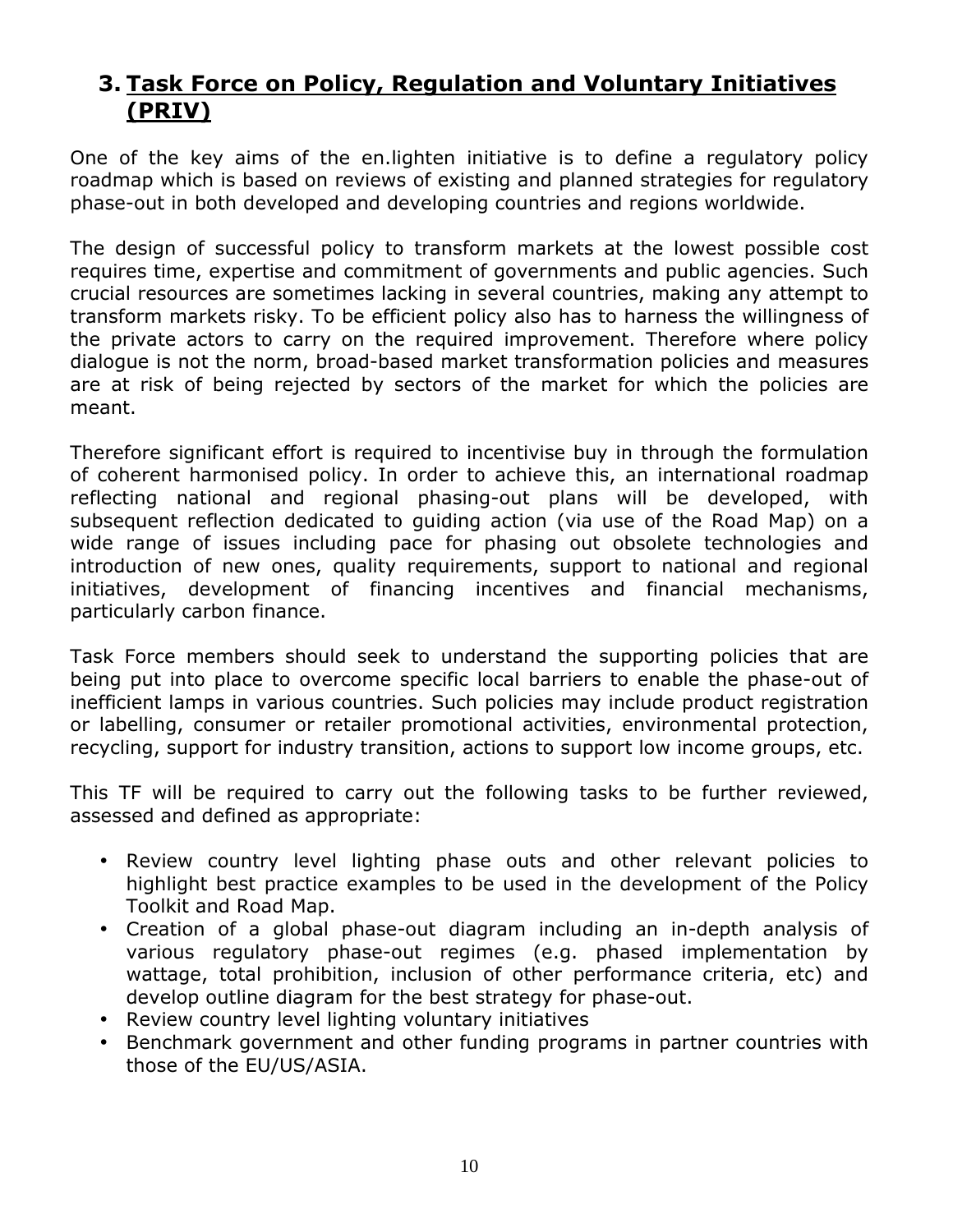• Make estimations of the larger stimulus effect on the economy as a whole of efficient lighting funded programs including energy savings, production, trade and training/education.

Expected outcomes of the TF may include the following:

- Data that could be used for establishing a policy roadmap based on best practice and dynamic section that makes an allowance on for progress tracking over the life of the project and beyond.
- *A clear and comprehensive policy toolkit* based on national experiences, to facilitate phase out programs at national level to include key factors for success and identified risks/barriers to successful market transformation.
- Other outcomes to be identified in TF discussions.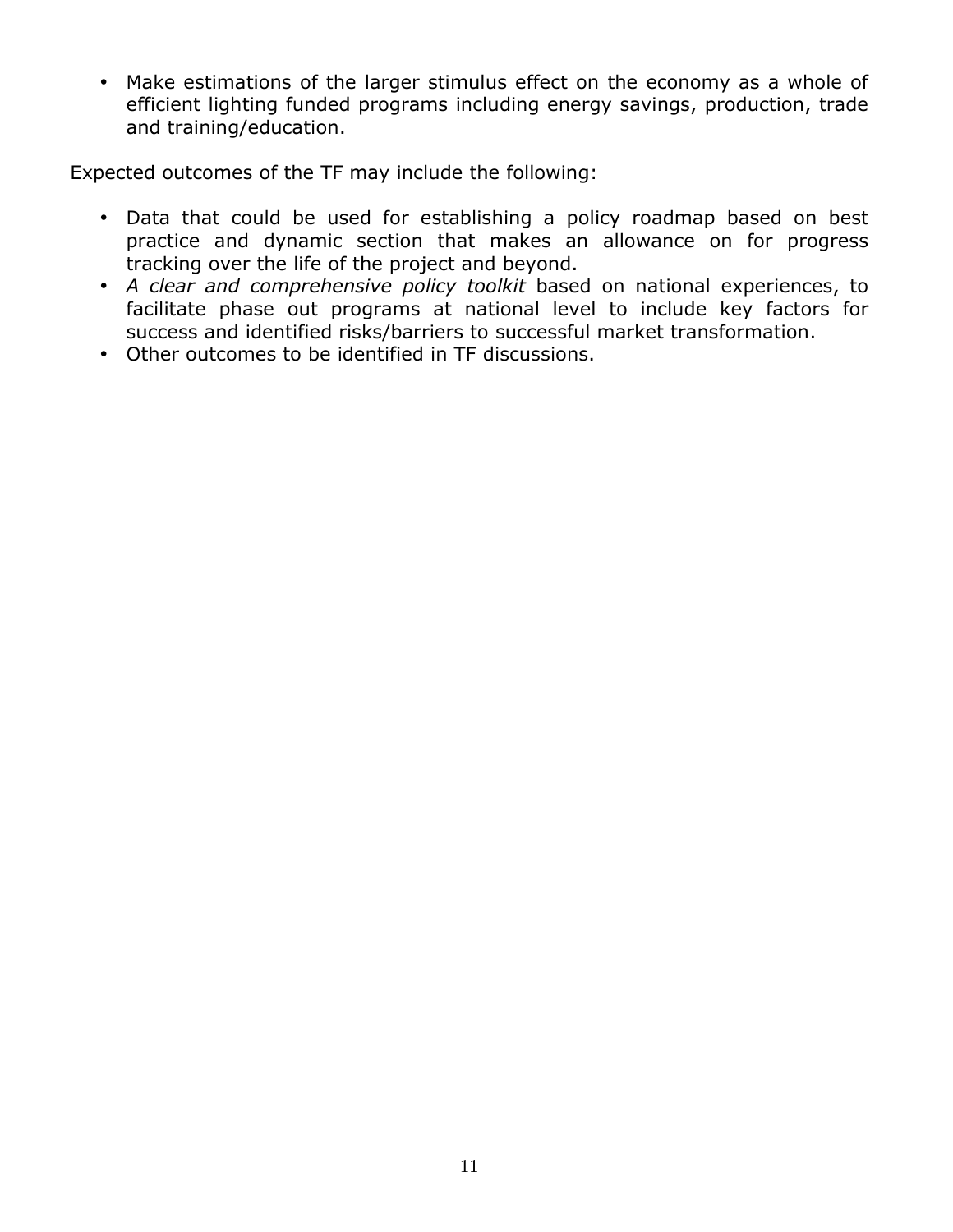## **4. Task Force on Standards, Labels and Technology Evolution (TESL)**

Governments have a key role to play in accelerating the adoption of energy-efficient lighting. A key action is the establishment of standards to prohibit the sale of the least efficient lighting technologies where high-efficiency, good-quality and costeffective alternatives exist. They can also ensure that the energy costs and performance of lighting are visible in the market by labelling the energy performance of equipment and certifying the performance of entire light-using systems such as buildings and outdoor lighting.

A number of multilateral and bilateral initiatives are currently active on many aspects related to the transformation of the lighting market, either from the standard and quality standpoint such as ELI and the USAID Asian project, or from the regulatory standpoint, such as inclusion into building codes of specifications for lighting output per type of building use. The tendency has been for a plethora of national approaches to standards and labels development, leaving manufacturing, distribution and marketing with a potential array of compliance requirements for differing territories.

This tendency has been reversed in recent years with the adoption of 'federalised' lighting requirements in the EU, US and other countries and regions in Asia and South America. However the process of integration and alignment is slow and apart from sporadic cooperation in standards making, it will take time to untangle the national standards based approach. One of the key goals of the project therefore is to try and facilitate the harmonization of lighting standards at a global level as far as possible.

In order to do this effectively taking all points of view into account, it is necessary to have a combination of a detailed view of regulatory best practice in this area and an idea of the current state of art/technology evolution in on and off grid lighting. This way standard setting can be effectively linked to product performance that is current and/or anticipated in the near future without over or under stating requirements.

This TF will be required to carry out the following tasks to be further reviewed, assessed and defined as appropriate:

- Launch and supervise a benchmark study to compare the performance of energy efficiency lighting Standards and Labels (S&L) programs conducted by countries around the world:
	- o Provide a comparison of each relevant element of lighting S&L programs.
	- o Design and implement a methodology to rank each country's program for its overall effectiveness.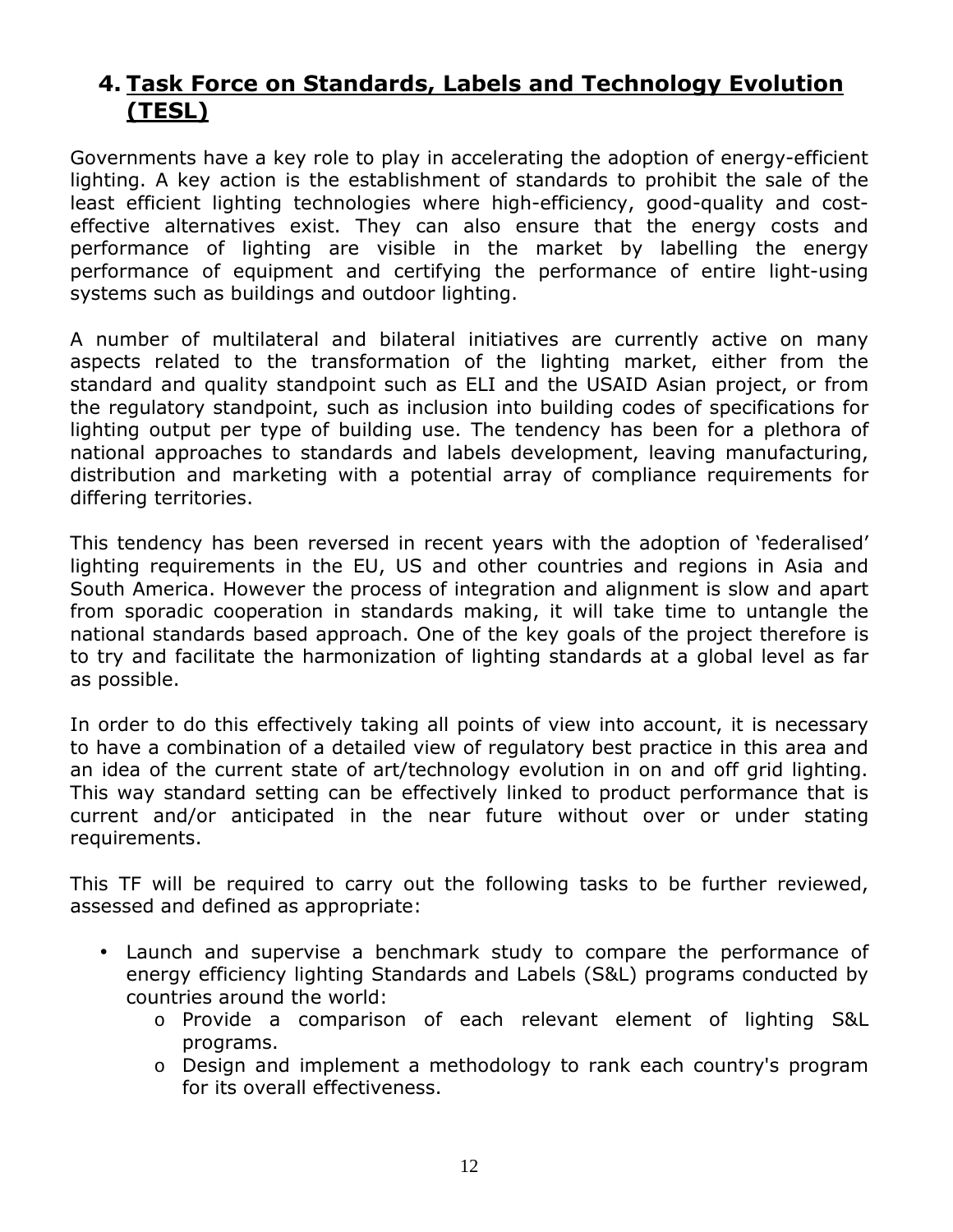- Study outputs will scorecard countries and/or regional efforts on lighting products energy efficiency and provide evidence-based information on which to base policy decisions to improve programs or identify requirements for further study. The objective is for the final report to pull the market towards higher levels of lighting product efficiency and lay the foundation for strong and harmonized energy performance requirements at the global level.
- Produce bi-annual fact based regular reports on the current sate of art/technology evolution/reviews in on and off grid lighting.
- Make recommendations as to how best to address harmonisation of standards & labelling programs and find solutions to increase the alignment of compliance requirements for differing territories:
	- o Identify where this is already being done and to what levels of success (lighting sectors/applications, products etc)

Expected outcome of this TF may include the following:

- The resulting S&L study will provide policy-makers with a comparison of their lighting programs to most of the other countries and/or regions where such minimum energy performance standards (MEPS) and labels (both comparison & endorsement ones) have been implemented or are under preparation or revision.
- Recommendations as to how best to address the deharmonisation of standards & labelling programs with a view to proposing strategies and practical actions for increased alignment.
- Fact based regular reports on the current sate of art/technology evolution/reviews in on and off grid lighting and provision of strategic recommendations to en.lighten.
- Other outcomes to be identified in TF discussions.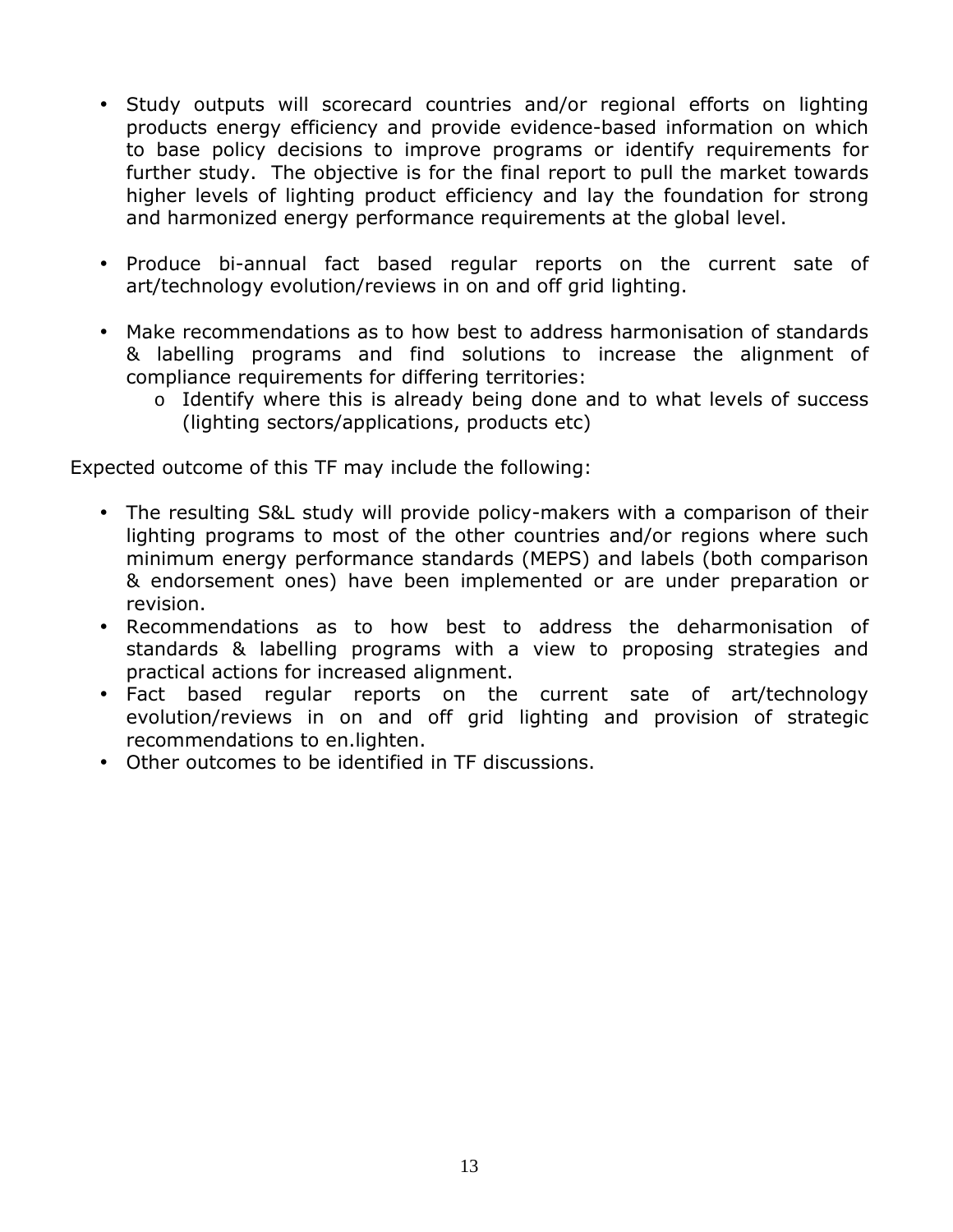## **5. Task Force on Consumer, Environmental Protection and Recycling (CEP)**

Efforts to phase out incandescent lamps across the world have brought replacement products for those to be phased out into sharp focus. Whereas incandescent lighting was considered to be a relatively 'safe' source of light, concerns have been voiced in many countries about the associated 'health effects' of compact fluorescent lamps (CFLs) and more recently Light Emitting Diode (LED) technologies.

It is well known that CFLs contain mercury which contributes to a large extent to the overall efficiency of CFLs as an effective replacement technology. However in the EU and US during incandescent phase out discussions public discussions prompted industry and regulators to quickly establish the realities of mercury use in CFLs to reassure the public that CFL's were safe to use and therefore environmentally and economically viable. In Europe the focus on environment health and safety issues was also extended to cover specific health related concerns with regard to the use artificial light including light intensity, alleged stroboscopic effects, light sensitivity or lupus syndrome, UV limits, influence on melatonin and effects of electromagnetic fields or EMF. Data on these areas will be needed to underpin the credibility of the CEP sections of the en.lighten global lighting Road Map due to be competed in 2011.

In view of the above developments, the CEP Task Force will gather and review scientific and other publications/papers and formulate position papers and recommendations on:

- *'Cradle to rebirth'* or lifecycle issues in lighting
- Environmental, health and safety aspects of lighting
- General consumer concerns regarding lighting including use of mercury & end of life treatment

This TF will be required to carry out the following tasks to be further reviewed, assessed and defined as appropriate:

- Form a global database of scientific and other publications/papers that can be used as the background content to answer questions about health & safety aspects of lighting from the press or other interested stakeholders.
- Provide draft answers to environmental, health & safety (EHS) questions raised by internal and external stakeholders
- Provide guidance document on justification of the use of mercury in CFLs and requirements for end of life treatment of CFLs
- Provide guidance document on LEDs from an EHS perspective and requirements for end of life treatment of LED products.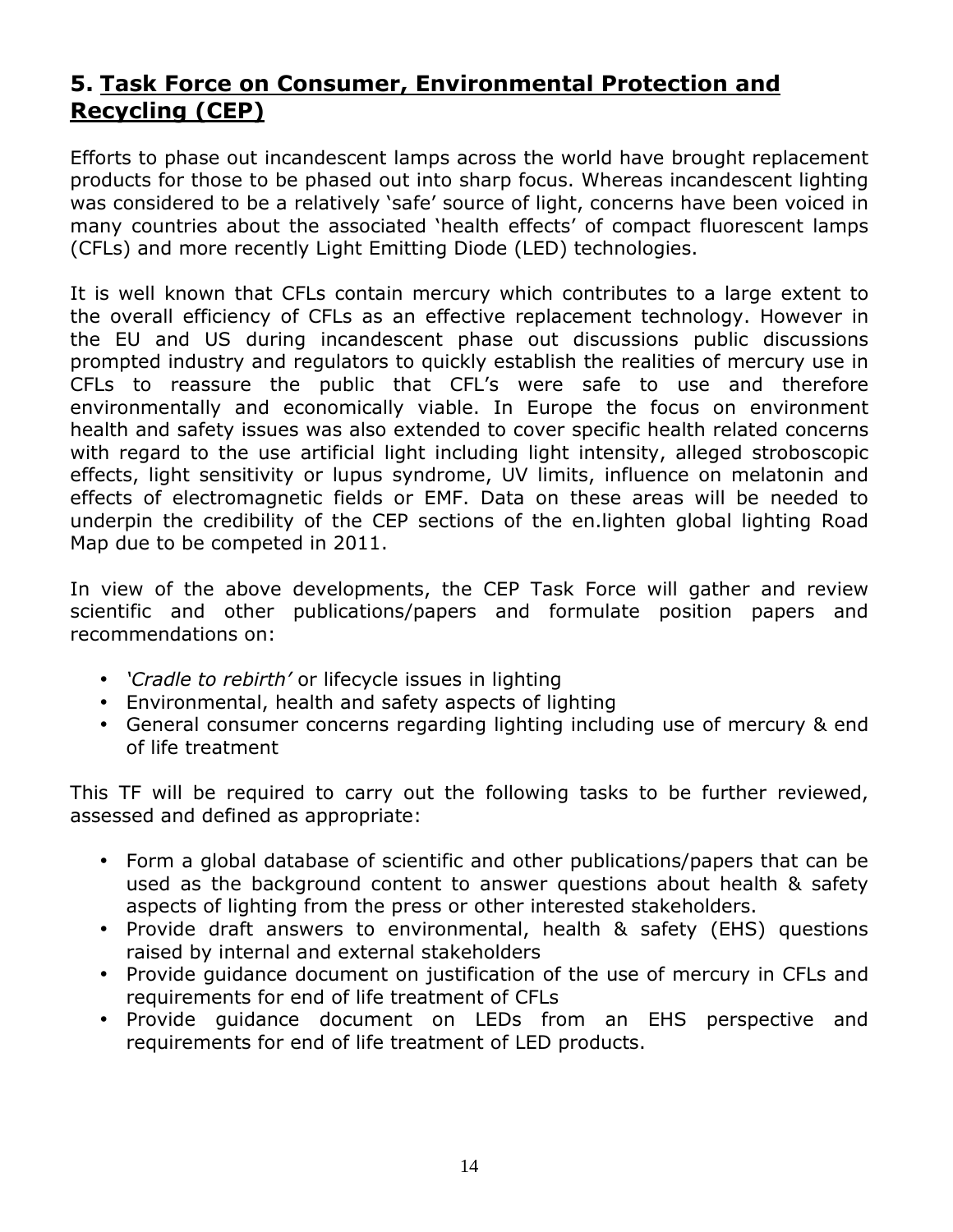• Draft a global light source best practice position paper for 'Enhanced Producer Responsibility' (EPR) (Collection and recycling best practice at end of life) for inclusion in the Road Map and Policy Tool Kit.

Setting up a sustainable and effective solution for the collection and recycling schemes for end of life products involves more dimensions of which the infrastructural and logistics parts are often the easiest ones to organise. Other dimensions to be considered by the Task Force involve:

- a. **Legislation and regulations** An effective regulatory framework is the absolute basis to enable the proper organisation of EPR obligations. EPR in many cases creates a new market in the country, stipulating the roles and responsibilities of the various interested stakeholders for the first time. EPR legislation creates incentives in the market place and it is generating change through the whole supply chain. It creates, if not properly balanced, clearly defined, structured and controlled: uncertainty, nuisance and free riders which put a business at risk. EPR triggers change in the supply chain. In doing so, EPR needs to be integrated into the existing way of doing business and therefore needs to be aligned with the existing legal framework.
- b. **Financing** Depending on the legal, political, social, economic, demographic and geographic situation in a country, several models are conceivable to fulfill the financial side of the EPR obligations.
- c. **Logistics, treatment, reporting and information and stakeholder communication/involvements** – In organizing the operational take back of end of life products, the TF position will need to take into account several items:
	- o The available infrastructure to collect, transport and recycle waste and the public perception of hazardous waste management;
	- o The potential need for incentives to stimulate collection;
	- o The social and economic situation the country is in & the power/alternative interests of specific stakeholders e.g. waste management companies, municipalities, etc.
	- o The available recycling capacity and the geographic/demographic situation and existing hazardous waste and other relevant regulations;
	- o The level of governmental interest and active involvement in enforcing the law and possibilities for synergies.
- d. **Reporting and information** EPR regulations mandate producers to provide information to a given set of stakeholders on different items. For instance these might include the following:
	- o Reporting to government and/or public authorities on:
		- i. Amount of products they have put on the market & on the amount of waste which has been collected and recycled;
		- ii. Investments made in terms of involving the public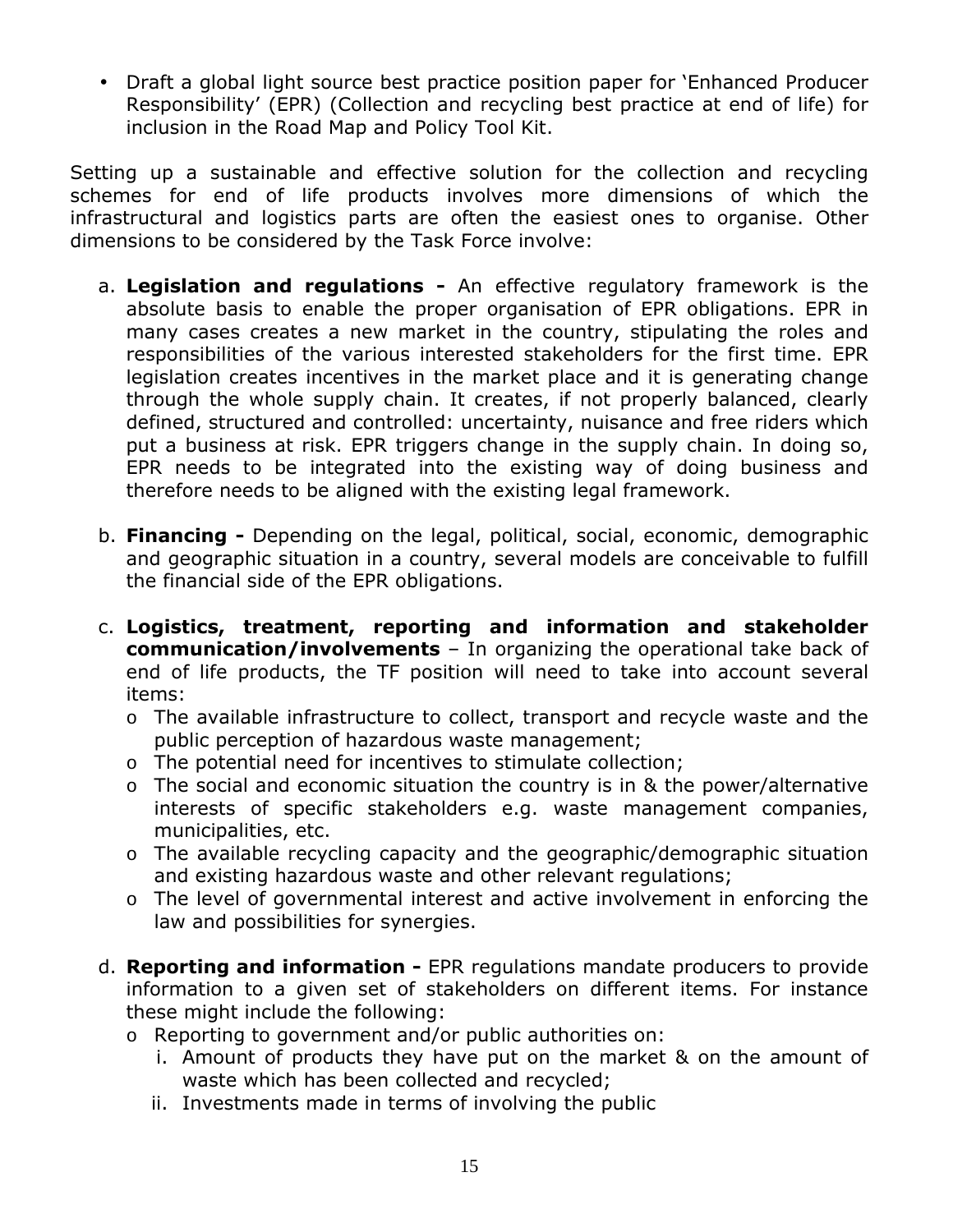e. **Stakeholder communication and engagement-** As is the case for any other aspect of business, both internal and external stakeholders have a number of expectations from the industry regarding the fulfillment of EPR obligations. It is important that these expectations are pro-actively managed on an ongoing basis, while fulfilling those expectations which the industry has committed themselves to. The TF will be required to carry out a country a stakeholder analysis.

Some of the expected outcomes of the TF may include the following:

- A global database of scientific and other publications that can be used as the background content to answer questions about health and safety aspects of lighting from the press or other interested stakeholders.
- Frequently asked questions and responses for environmental, health and safety (EHS) concerns
- General guidance document on justification of the use of mercury in CFL's and requirements for end of life treatment of CFL's
- General guidance document on LED's from an EHS perspective and requirements for end of life treatment of LED products.
- Draft a global light source best practice position paper for 'Enhanced Producer Responsibility' (Collection & Recycling best practice at end of life) for inclusion in the Road Map & Policy Tool Kit.
- Other outcomes to be identified in TF discussions.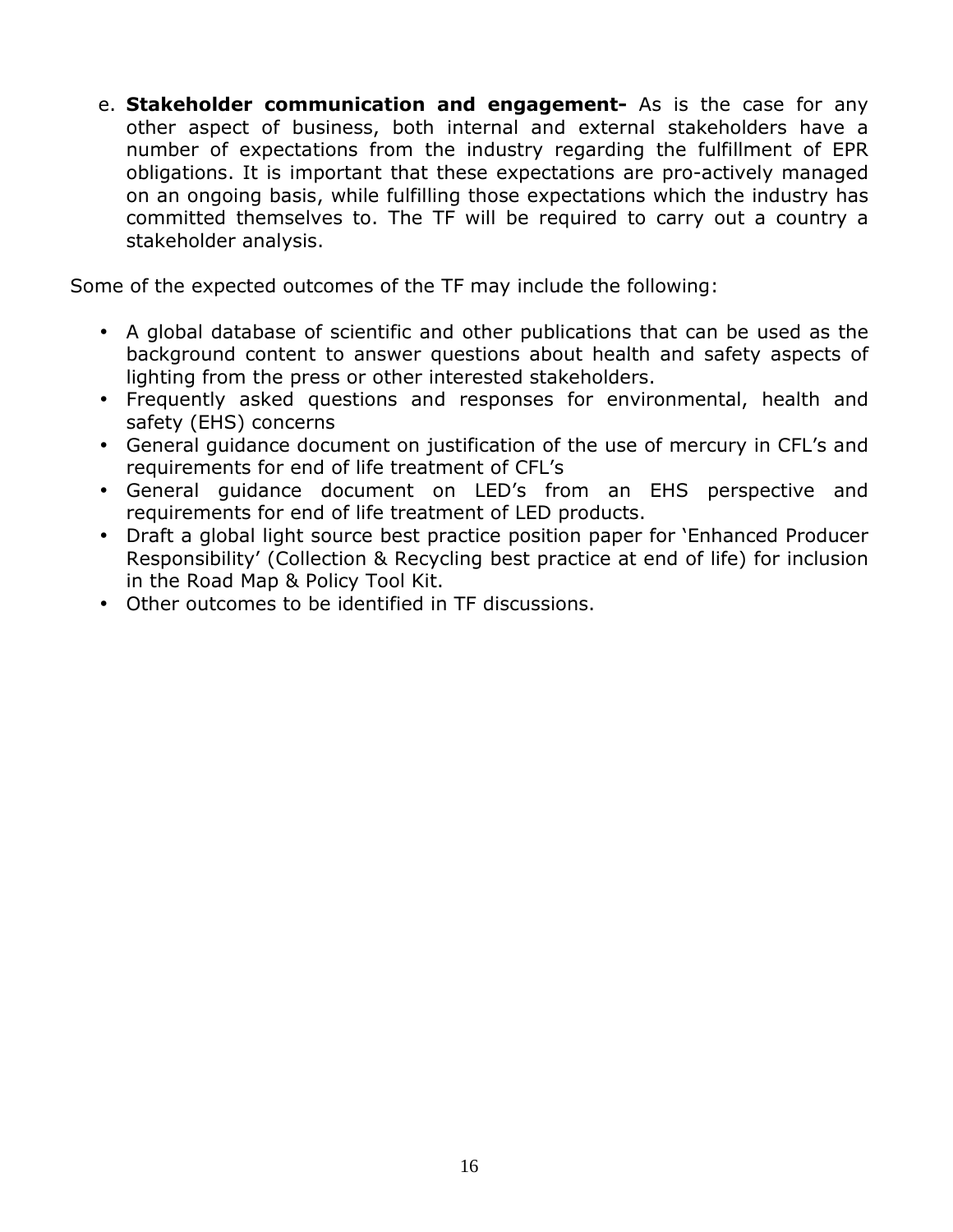## **6. Task Force on Off Grid Lighting (OGL)**

Off-grid lighting products that use LED and CFL technology can deliver highperformance, affordable lighting services to low-income people who currently rely on kerosene and other fuel-based lighting sources. The widespread use of modern off-grid lighting technologies can also deliver significant health and environmental benefits by reducing indoor air pollution and CO2 emissions. Developing a large, dynamic, and sustainable market for modern off-grid lighting will require careful attention to product quality. Poor quality off-grid lighting products are swiftly entering Asian and African markets. Low income end-users who purchase inferior goods frequently suffer due to the bad quality of the products. Their bad experiences, which spread rapidly by word of mouth and other avenues, can undermine consumer confidence in LED and CFL-based off-grid lighting technology.

Focus areas and potential tasks for the Task Force include but are not limited to the following areas:

#### *Product Quality and Performance*

Define an effective product quality assurance strategy for off-grid lighting products and in doing so review the following areas:

- Establish the state of art of the science and technology (performance, light quality, lifetime, affordability etc) of the most up to date off grid lighting technologies, and monitor major trends in component and product development
- Formulate the most adequate approaches for a road map to support continued improvements in the quality and affordability of off grid lighting products in partnership with the off grid lighting Stakeholder Association created in the framework of the International Finance Corporation/World Bank Lighting Africa project (e.g. development of a quality seal, provision of technical assistance to manufacturers etc.).

#### *Monitoring, Verification and Enforcement*

To ensure that resulting product quality approaches are enforced:

- Devise standardised product testing and field tests to monitor product performance in the field and users preferences
- Monitor the development of the off grid industry (e.g. numbers and variety of products sold, exchange information on emerging business models)
- Monitor and evaluate impacts of introduction of modern lighting to off grid households and businesses Recommend possible additional actions for the achievement of improvements in product quality and performance.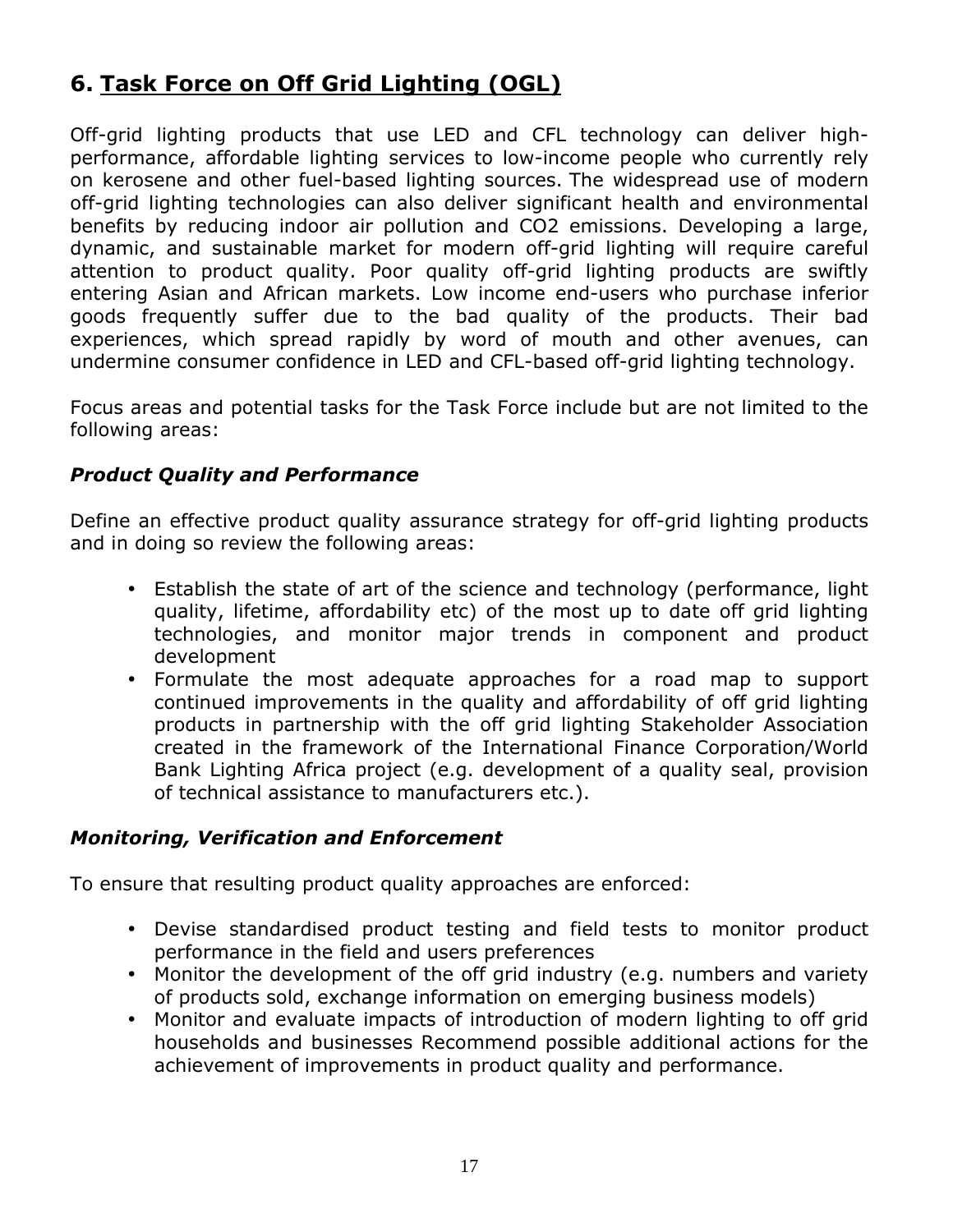#### *Policy, Regulation and Voluntary Initiatives (Best Practice)*

In order to address the numerous regulatory and policy barriers that are stifling the development of off grid lighting markets the Task Force will recommending a coherent approach to regulating off grid lighting.

- On the basis of this, a policy dialogue with selected governments (representative of the universe of developing countries with large unelectrified population) and regional organizations (e.g. ECOWAS or EAC) should ideally be conducted to help alleviate such barriers and improve commerce and participating country environments themselves.
- Provide market intelligence, map and analyze policy and regulatory barriers such as import tariffs, taxes and subsidies for fossil fuels
- In response to the industry calls to provide greater transparency of the scope of the emerging market opportunity the Task Force will collect and disseminate publicly available market information to interested stakeholders.

#### *Consumer, Environmental Protection and Recycling*

Explore the implications, status quo, best practices and possible approaches to minimize impacts on the environment and human health associated with the entire lifecycle of products, from "cradle to rebirth", from component manufacture to disposal practices at end of life. This may include the following components:

- **Study on environment, health and safety implications for off-grid lighting** – baseline assessment of environmental and health implications of off-grid lighting products. The study should analyze both positive and negative impacts of introducing high-quality off grid lighting products to the off grid market to replace kerosene lamps and the disposable battery torches and lanterns currently available at the market.
- **Component Lifecycle Analysis** assess strategies to minimise the negative environmental impact of off-grid lighting product components (batteries, light fixtures, housings, etc.) on the environment, from manufacture of raw materials, through assembly, distribution, use, and disposal – e.g. analyze how component and product quality can improve environmental sustainability – e.g. by reducing the use of toxic materials and prolonging product life
- Brainstorm on how **waste disposal/recycling programs** could be set up once off-grid lighting market grows in size to make organized waste disposal/recycling possible. This may consider the following aspects:
	- Waste treatment legislation, rules and regulations An effective regulatory framework is the basis to enable the proper organisation of waste collection obligations.